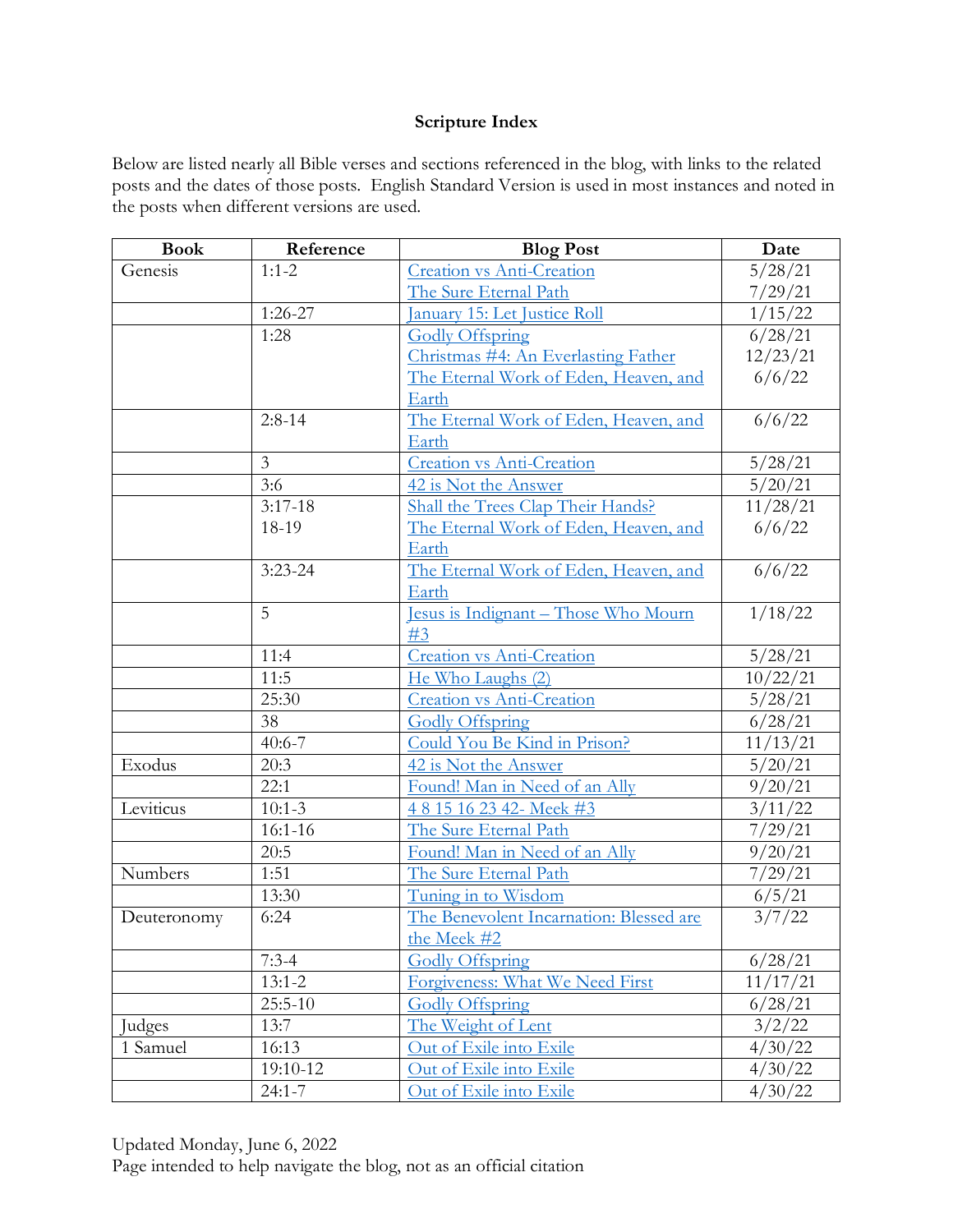|          | $26:1 - 11$       | Out of Exile into Exile                   | 4/30/22           |
|----------|-------------------|-------------------------------------------|-------------------|
| 2 Samuel | 15:13-14          | King David Didn't Let Politics Keep Him   | $\frac{4}{3}/22$  |
|          |                   | Up at Night                               |                   |
| 1 Kings  | 11:3              | Grandpa Solomon's Retirement Advice       | 3/27/22           |
|          | 18:27             | Is God Asleep? - Ascent #5                | $\frac{4}{2}{22}$ |
| 2 Kings  | $6:16-17$         | Missionaries Saved: March 28              | 3/28/22           |
| Job      | 1:10              | God Rules in His Sleep - Ascent 5 1/2     | 4/9/22            |
| Psalm    | $2:1-4$           | He Who Laughs (1)                         | 10/9/21           |
|          |                   | All You Need is Love, But What is Love?   | 3/30/22           |
|          | $2:5-12$          | He Who Laughs (2)                         | 10/22/21          |
|          |                   | King David Didn't Let Politics Keep Him   | 4/3/22            |
|          |                   | Up at Night                               |                   |
|          | $\overline{3}$    | King David Didn't Let Politics Keep Him   | 4/3/22            |
|          |                   | Up at Night                               |                   |
|          | 17:15             | Out of Exile into Exile                   | 4/30/22           |
|          | $19:1-6$          | Earth Day: If the Sun, Moon and Stars     | 4/22/22           |
|          |                   | <b>Could Speak</b>                        |                   |
|          | 22:1              | Out of Exile into Exile                   | 4/30/22           |
|          | 31:5              | Out of Exile into Exile                   | 4/30/22           |
|          | 33:10-11, 20-22   | His Story Needs No Revision               | 5/6/22            |
|          | 34:8              | Tuning in to Wisdom                       | 6/5/21            |
|          | $36:7-9$          | Coming Soon to a Theater Near You         | 5/10/22           |
|          |                   | The Transfiguration: A Preview of Glory   | 5/17/22           |
|          |                   | and Delight                               |                   |
|          | $37:4-6$          | The Desires He Delights to Give           | 4/19/22           |
|          | 51:12-17          | Poor in Spirit #3: Give Up Your Lists     | 12/8/21           |
|          | 55:12-13          | Shall the Trees Clap Their Hands?         | 11/28/21          |
|          | 62:8              | <b>God Wants to Hear Everything</b>       | 1/17/22           |
|          | 90:12             | Out of Exile into Exile                   | 4/30/22           |
|          | 118:22            | <b>Creation vs Anti-Creation</b>          | 5/28/21           |
|          | $22 - 25$         | #CrucifyHim (a Good Friday Parable)       | 4/18/22           |
|          | 119:98, 105, 108, | Rules Aren't Enough (No Matter What       | 2/26/22           |
|          | 136, 176          | You Call Them) - Psalms of Ascent #2      |                   |
|          | 119:136           | There's a Place for Us - Psalms of Ascent | 3/5/22            |
|          |                   | #3                                        |                   |
|          | 120-134           | <b>Worship Does Not Come Naturally</b>    | 2/20/22           |
|          | 120               | There's a Place for Us – Psalms of Ascent | 3/5/22            |
|          |                   | #3                                        |                   |
|          | 121               | Your Family is More Important Than        | 3/19/22           |
|          | $1 - 4$           | Your Furniture - Ascent #4                | 4/2/22            |
|          | $4, 7-8$          | <u>Is God Asleep? – Ascent #5</u>         | 4/9/22            |
|          |                   | God Rules in His Sleep $-$ Ascent #5 1/2  |                   |
|          | 130:4             | Tuning in to Wisdom                       | 6/5/21            |
|          | 131:1             | King David Didn't Let Politics Keep Him   | 4/3/22            |
|          |                   | Up at Night                               |                   |
|          | 136:1-3           | Have a Satisfying Thanksgiving!           | 11/25/21          |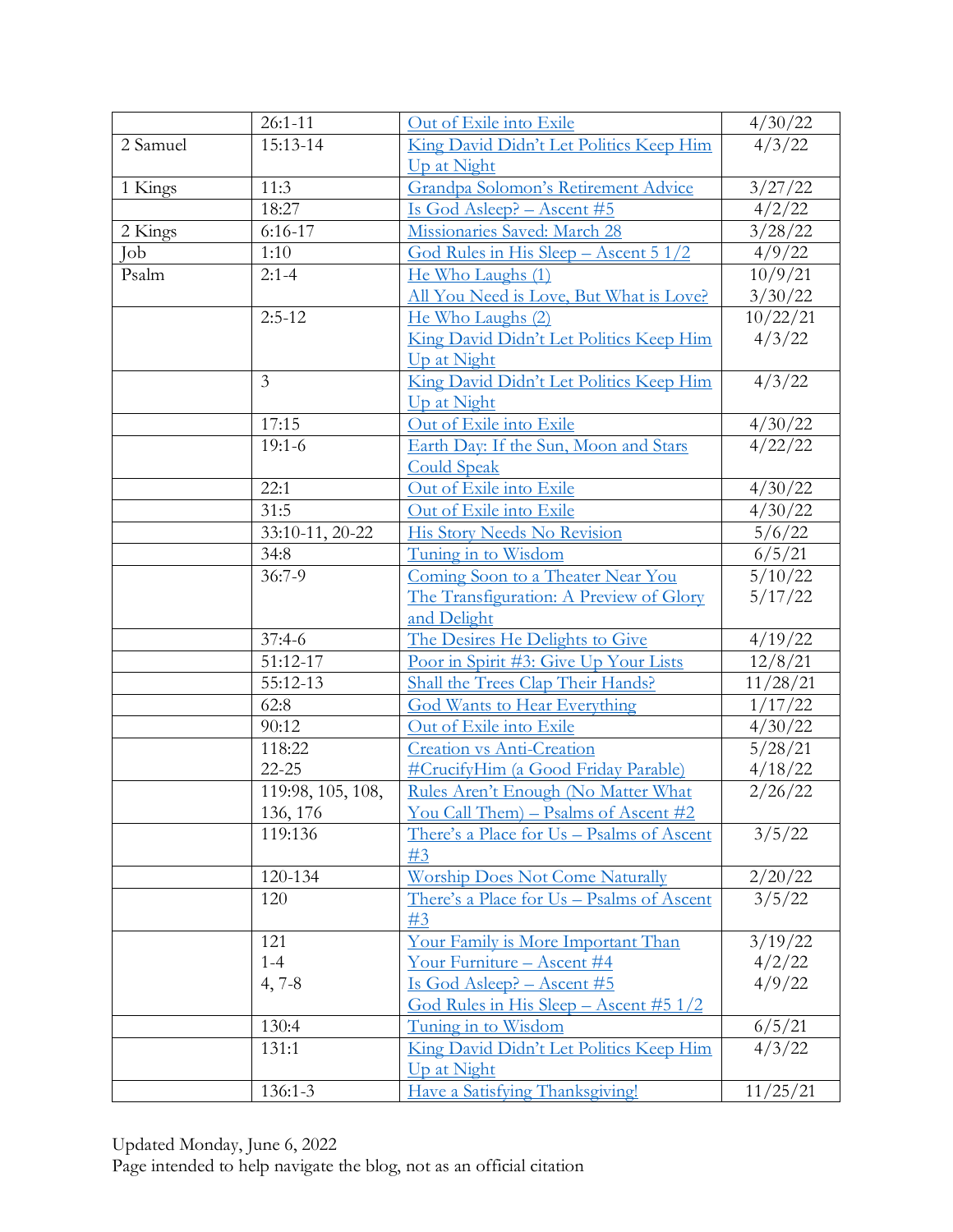|              | 149:1-4        | Driving Toward Morning (2)               | 8/21/21           |
|--------------|----------------|------------------------------------------|-------------------|
| Proverbs     | $1:20-29$      | Tuning in to Wisdom                      | 6/5/21            |
|              | 2:9            | Tuning in to Wisdom                      | 6/5/21            |
|              | $8:22-31$      | <b>Creation vs Anti-Creation</b>         | 5/28/21           |
|              |                | Tuning in to Wisdom                      | 6/5/21            |
|              | 9:10           | Tuning in to Wisdom                      | 6/5/21            |
|              | 13:20          | More than Truth                          | 6/15/21           |
|              | 14:12          | Tuning in to Wisdom                      | $\frac{6}{5}{21}$ |
|              |                | He Who Laughs (1)                        | 10/9/21           |
|              | 14:20-21       | More than Truth                          | 6/15/21           |
|              |                | He Who Laughs (1)                        | 10/9/21           |
|              |                | He Who Laughs (2)                        | 10/22/21          |
|              | 16:25          | Tuning in to Wisdom                      | 6/5/21            |
|              |                | He Who Laughs (1)                        | 10/9/21           |
|              | 17:8           | More than Truth                          | 6/15/21           |
|              | 17:24          | Keep Your Eyes on the Road               | 4/27/22           |
|              | 18:2, 17       | More than Truth                          | 6/15/21           |
|              | 20:10          | More than Truth                          | 6/15/21           |
|              | 22:24-25       | More than Truth                          | 6/15/21           |
| Ecclesiastes | 1              | Redeeming the Wire                       | 10/28/21          |
|              | 1:15           | Finding Port for the Good Ship           | 5/23/22           |
|              |                | Ambivalent                               |                   |
|              | 1:17           | Poor in Spirit #4: The Scope of Our      | 12/10/21          |
|              |                | <b>Need</b>                              |                   |
|              | $\overline{3}$ | Redeeming the Wire                       | 10/28/21          |
|              | 3:11           | Grandpa Solomon's Retirement Advice      | 3/27/22           |
|              | 5:1            | Letting God Be Your Vision               | 11/21/21          |
|              | $5:18-19$      | Thanksgiving is Good and Fitting         | 11/23/21          |
|              | $7:2-4$        | Mourning Has Value - Those Who           | 1/7/22            |
|              |                | Mourn #2                                 |                   |
|              | $7:9-10$       | <b>Glory Days Have Not Passed You By</b> | 11/29/21          |
|              | 7:13           | Poor in Spirit #4: The Scope of Our      | 12/10/21          |
|              |                | <b>Need</b>                              |                   |
|              |                | Finding Port for the Good Ship           | 5/23/22           |
|              |                | Ambivalent                               |                   |
|              | $9:7-10$       | Grandpa Solomon's Retirement Advice      | 3/27/22           |
|              | $11:1 - 2$     | Grandpa Solomon's Retirement Advice      | 3/27/22           |
|              | 12:23          | Redeeming the Wire                       | 10/28/21          |
| Isaiah       | 7:14           | The Savior Among Us                      | 3/23/22           |
|              | 9:6            | What We Need for Christmas #1            | 12/20/21          |
|              |                | Christmas #2: Wonderful Counselor        | 12/21/21          |
|              |                | Christmas #3: Our Mighty God             | 12/22/21          |
|              |                | Christmas #4: An Everlasting Father      | 12/23/21          |
|              |                | Christmas #5: A Prince of Peace          | 12/24/21          |
|              | 11:6-9         | Found! Man in Need of an Ally            | 9/20/21           |
|              | 28:16-17       | Creation vs Anti-Creation                | 5/28/21           |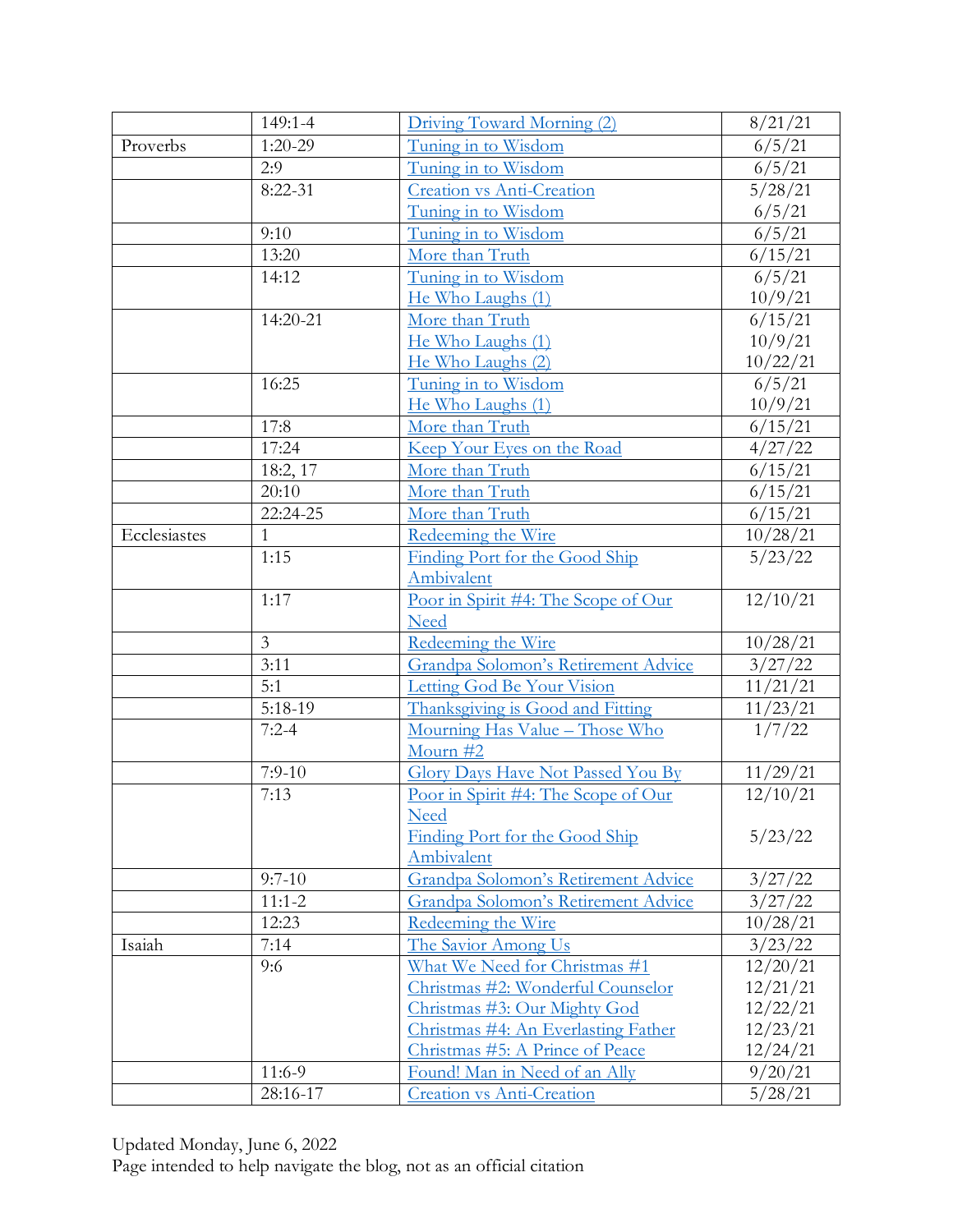|          |             | Tuning in to Wisdom                                          | 6/5/21                    |
|----------|-------------|--------------------------------------------------------------|---------------------------|
|          | 29:15-16    | 42 is Not the Answer                                         | 5/20/21                   |
|          | 31:1        | <b>Creation vs Anti-Creation</b>                             | 5/28/21                   |
|          | 34:11-15    | <b>Creation vs Anti-Creation</b>                             | 5/28/21                   |
|          | $40:3-5$    | <b>Godly Offspring</b>                                       | 6/28/21                   |
|          |             | Let God Speak to Your Inner Wilderness                       | 5/11/22                   |
|          | 40:31       | 42 is Not the Answer                                         | 5/20/21                   |
|          | 42:8        | The Benevolent Incarnation: Blessed are                      | $\frac{1}{3}/7/22$        |
|          |             | the Meek #2                                                  |                           |
|          | 44:13-17    | 42 is Not the Answer                                         | 5/20/21                   |
|          | 45:22       | <b>January 6: A Surprising Conversion</b>                    | 1/6/22                    |
|          | 53:6        | <b>Godly Offspring</b>                                       | 6/28/21                   |
|          | 64:6        | Driving Toward Morning (1)                                   | 8/16/21                   |
| Jeremiah | 14:22       | Victory by Storm: March 5                                    | 3/5/22                    |
|          | 17:9        | Malevolent and Ambivalent Incarnations                       | 2/27/22                   |
|          |             | <u>– Blessed are the Meek #1</u>                             |                           |
|          | 29:7        | This is (Mostly) Not a Political Blog                        | 3/3/22                    |
|          |             | The Law of the Medes and Persians Has                        | 5/13/22                   |
|          |             | <b>Been Revoked</b>                                          |                           |
|          | 32:17-25    | <u>When You're Stuck in Second Gear -</u>                    | 3/16/22                   |
|          |             | Meek #4                                                      |                           |
|          | 34:8-11     | The Weight of Lent                                           | 3/2/22                    |
|          | $35:1 - 10$ | The Weight of Lent                                           | 3/2/22                    |
| Ezekiel  | 37:13-14    | Driving Toward Morning (1)                                   | 8/16/21                   |
| Daniel   | 3:20        | 42 is Not the Answer                                         | 5/20/21                   |
|          | 6           | The Law of the Medes and Persians Has<br><b>Been Revoked</b> | 5/13/22                   |
| Amos     | 5:24        | <u> January 15: Let Justice Roll</u>                         | 1/15/22                   |
| Obadiah  |             | Creation vs Anti-Creation                                    | 5/28/21                   |
| Jonah    | $4:1 - 4$   | Do You Do Well to Be Angry?                                  | 12/12/21                  |
| Micah    | $6:6 - 8$   | Letting God Be Your Vision                                   | $11/21/\overline{21}$     |
| Malachi  | 2:15        | <b>Godly Offspring</b>                                       | 6/28/21                   |
|          | $4:5-6$     | <b>Godly Offspring</b>                                       | 6/28/21                   |
| Matthew  | $1:1-3$     | <b>Godly Offspring</b>                                       | 6/28/21                   |
|          | 1:23        | The Savior Among Us                                          | 3/23/22                   |
|          | $3:16-17$   | When Bad Things Happen to the                                | 4/24/22                   |
|          |             | <b>Greatest Disciples</b>                                    |                           |
|          | 4:3         | When Bad Things Happen to the                                | 4/24/22                   |
|          |             | <b>Greatest Disciples</b>                                    |                           |
|          |             | Let God Speak to Your Inner Wilderness                       |                           |
|          | 5:3         | Blessed are the Poor in Spirit #1                            | $\frac{5/11/22}{12/6/21}$ |
|          |             | Poor in Spirit #2: It's Not a Matter of                      | 12/7/21                   |
|          |             | Degree                                                       |                           |
|          |             | Poor in Spirit #3: Give Up Your Lists                        | 12/8/21                   |
|          |             | Poor in Spirit #4: The Scope of Our                          | 12/10/21                  |
|          |             | <b>Need</b>                                                  |                           |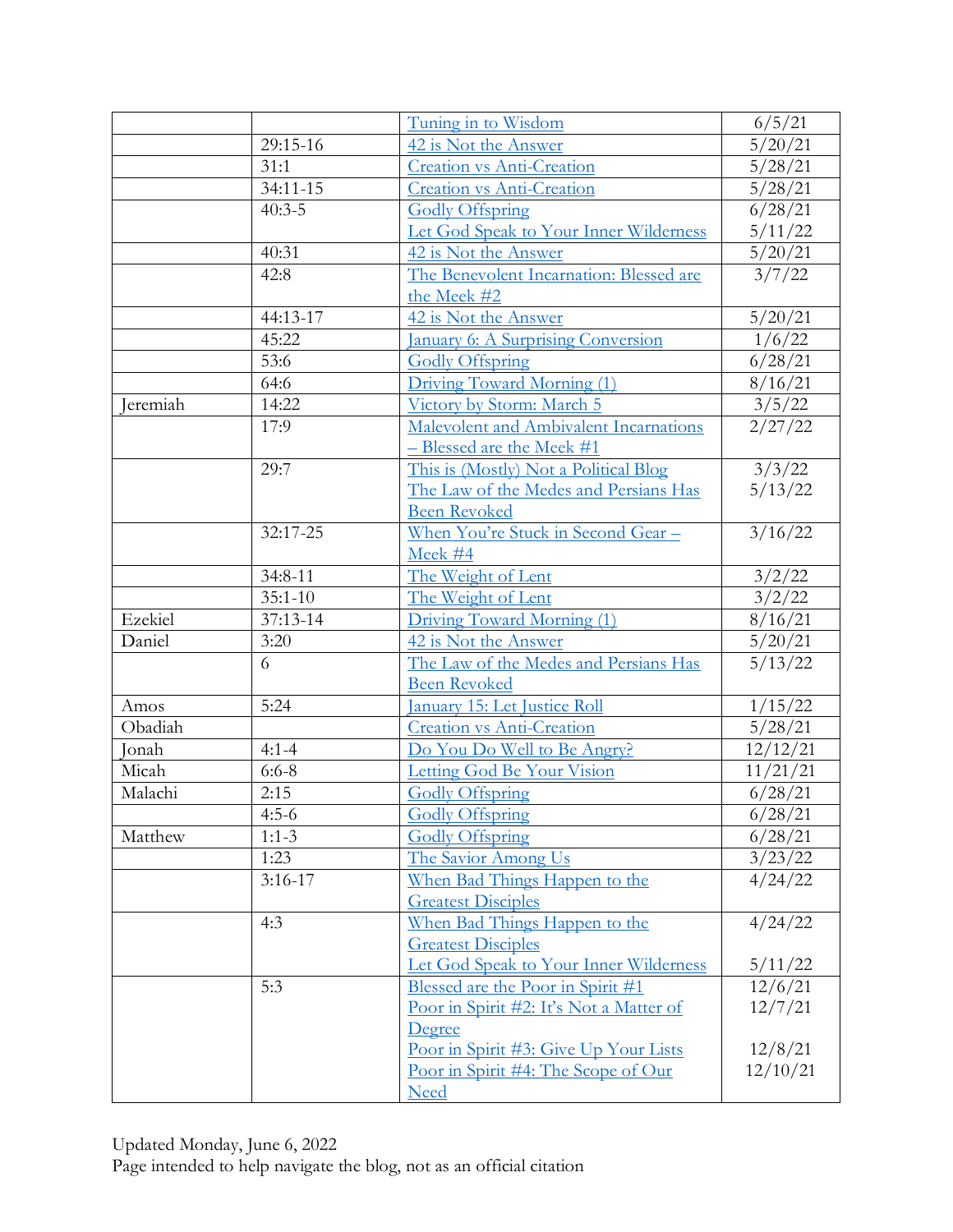|             | Poor in Spirit #5: No Confidence in the                             | 12/14/21          |
|-------------|---------------------------------------------------------------------|-------------------|
|             | Flesh                                                               |                   |
| 5:4         | Blessed are Those Who Mourn #1                                      | 1/3/22<br>1/7/22  |
|             | Mourning Has Value - Those Who                                      |                   |
|             | Mourn $#2$                                                          |                   |
|             | <u> Jesus is Indignant – Those Who Mourn</u><br>#3                  | 1/18/22           |
| 5:5         |                                                                     | 2/27/22           |
|             | Malevolent and Ambivalent Incarnations<br>- Blessed are the Meek #1 |                   |
|             | The Benevolent Incarnation: Blessed are                             | 3/7/22            |
|             | the Meek #2                                                         |                   |
|             | 4815162342-Meek#3                                                   | 3/11/22           |
|             | <u>When You're Stuck in Second Gear-</u>                            | 3/16/22           |
|             | Meek #4                                                             |                   |
| 5:9         | Found! Man in Need of an Ally                                       | 9/20/21           |
| 5:10        | He Who Laughs (2)                                                   | 10/22/21          |
| $5:21-28$   | Poor in Spirit #4: The Scope of Our                                 | 12/10/21          |
|             | <b>Need</b>                                                         |                   |
| 6:10        | 42 is Not the Answer                                                | 5/20/21           |
|             | He Who Laughs (2)                                                   | 10/22/21          |
|             | The Eternal Work of Eden, Heaven, and                               | 6/6/22            |
|             | Earth                                                               |                   |
| $6:14-15$   | Poor in Spirit #5: No Confidence in the                             | 12/14/21          |
|             | Flesh                                                               |                   |
| 6:33        | A Kingdom of Gentleness and Respect                                 | 4/7/22            |
| $7:21-13$   | Compel Them to Come In, But How?                                    | 12/18/21          |
| 9:34-38     | Compassion for the Harassed and                                     | $\frac{4}{29/22}$ |
|             | <b>Helpless</b>                                                     |                   |
| 10:16-11:11 | When Bad Things Happen to the                                       | 4/24/22           |
|             | <b>Greatest Disciples</b>                                           |                   |
| 11:5        | 42 is Not the Answer                                                | 5/20/21           |
| 11:28-30    | <b>Joy of Falling Back</b>                                          | 11/9/21           |
| 12:25       | Don't Let the Stink Stop You - Meek #5                              | 6/4/22            |
| 13:44-45    | 4815162342-Meek#3                                                   | 3/11/22           |
| 14:3, 10    | When Bad Things Happen to the                                       | 4/24/22           |
|             | <b>Greatest Disciples</b>                                           |                   |
| 16:18       | He Who Laughs (1)                                                   | 10/9/21           |
| 16:23       | He Who Laughs (2)                                                   | 10/22/21          |
| 17:2,4      | The Transfiguration: A Preview of Glory                             | 5/17/22           |
|             | and Delight                                                         |                   |
| 21:42       | Creation vs Anti-Creation                                           | 5/28/21           |
| 22:37-39    | Tuning in to Wisdom                                                 | 6/5/21            |
|             | He Who Laughs (2)                                                   | 10/22/21          |
|             | The Benevolent Incarnation: Blessed are                             | 3/7/22            |
|             | the Meek #2                                                         |                   |
|             | All You Need is Love, But What is Love?                             | 3/30/22           |
| 23:4        | More than Truth                                                     | 6/15/21           |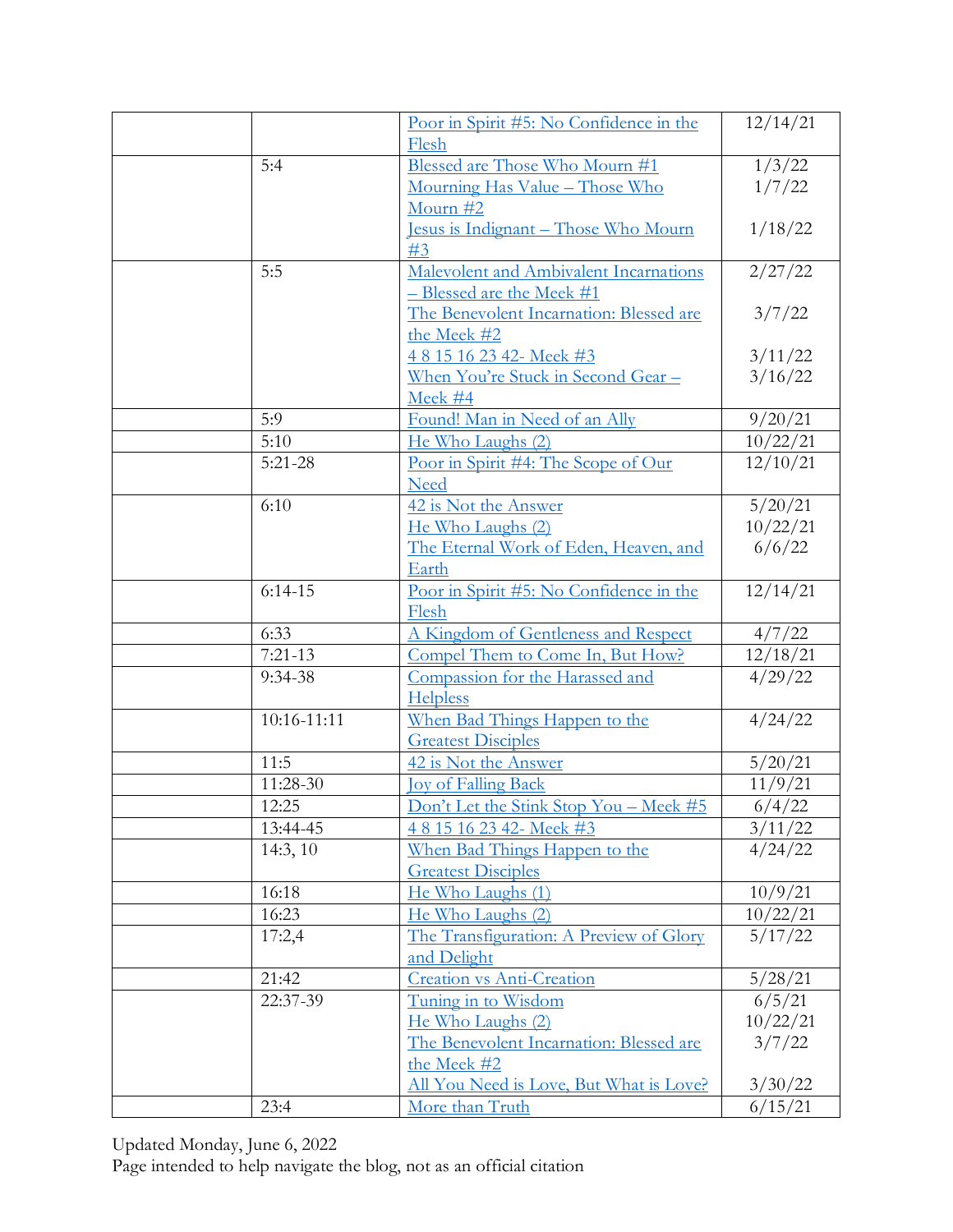|      | $\overline{2}3:5-7$ | Poor in Spirit #4: The Scope of Our          | 12/10/21            |
|------|---------------------|----------------------------------------------|---------------------|
|      |                     | <b>Need</b>                                  |                     |
|      | 25:14-30            | 4815162342-Meek#3                            | 3/11/22             |
|      | 26:52-54            | The Sure Eternal Path                        | $\frac{1}{7}/29/21$ |
|      |                     | He Who Laughs (2)                            | 10/22/21            |
|      | 26:75               | 42 is Not the Answer                         | 5/20/21             |
|      | 28:19-20            | He Who Laughs (2)                            | 10/22/21            |
|      |                     | The Savior Among Us                          | 3/23/22             |
| Mark | 1:1                 | More than Truth                              | 6/15/21             |
|      | 2:5                 | Forgiveness: What We Need First              | 11/17/21            |
|      | 3:18                | The Zealot and the Tax Collector             | 12/13/21            |
|      | $4:35-41$           | <u>God Rules in His Sleep – Ascent 5 1/2</u> | 4/9/22              |
|      | $6:30-44$           | What You Have Forgotten Today He             | 5/4/22              |
|      |                     | <b>Can Supply</b>                            |                     |
|      | 7:37                | More than Truth                              | 6/15/21             |
|      | $8:1 - 14$          | What You Have Forgotten Today He             | 5/4/22              |
|      |                     | <b>Can Supply</b>                            |                     |
|      | 8:31                | He Who Laughs (2)                            | 10/22/21            |
|      | $9:14-29$           | Compel Them to Come In, But How?             | 12/18/21            |
|      | $9:43-47$           | Poor in Spirit #2: It's Not a Matter of      | 12/7/21             |
|      |                     | Degree                                       |                     |
|      | 10:17-22            | Poor in Spirit #2: It's Not a Matter of      | 12/7/21             |
|      |                     | Degree                                       |                     |
|      | 12:17               | This is (Mostly) Not a Political Blog        | 3/3/22              |
|      | 12:40               | Poor in Spirit #3: Give Up Your Lists        | 12/8/21             |
|      | 12:41-44            | <b>Creation vs Anti-Creation</b>             | 5/28/21             |
|      | 13:5-23             | He Who Laughs (2)                            | 10/22/21            |
|      | 15:38               | The Sure Eternal Path                        | 7/29/21             |
| Luke | $3:10-14$           | Driving Toward Morning (2)                   | 8/21/21             |
|      |                     | Found! Man in Need of an Ally                | 9/20/21             |
|      | $6:27-32$           | Found! Man in Need of an Ally                | 9/20/21             |
|      | 9:22                | He Who Laughs (2)                            | 10/22/21            |
|      | 10:30               | Poor in Spirit #5: No Confidence in the      | 12/14/21            |
|      |                     | Flesh                                        |                     |
|      | 11:3                | <b>Glory Days Have Not Passed You By</b>     | 11/29/21            |
|      | 14:12-14            | Driving Toward Morning (2)                   | 8/21/21             |
|      | 14:23               | Compel Them to Come In, But How?             | 12/18/21            |
|      | 15:7                | Driving Toward Morning (2)                   | 8/21/21             |
|      | 18:9-14             | Found! Man in Need of an Ally                | 9/20/21             |
|      |                     | Poor in Spirit #3: Give Up Your Lists        | 12/8/21             |
|      | $19:1 - 10$         | Found! Man in Need of an Ally                | 9/20/21             |
|      | 20:47               | Poor in Spirit #3: Give Up Your Lists        | 12/8/21             |
| John | 1:1                 | 42 is Not the Answer                         | 5/20/21             |
|      | $1:12-13$           | Christmas #4: An Everlasting Father          | 12/23/21            |
|      | 3:14                | <b>January 6: A Surprising Conversion</b>    | 1/6/22              |
|      | 3:16                | The Sure Eternal Path                        | 7/29/21             |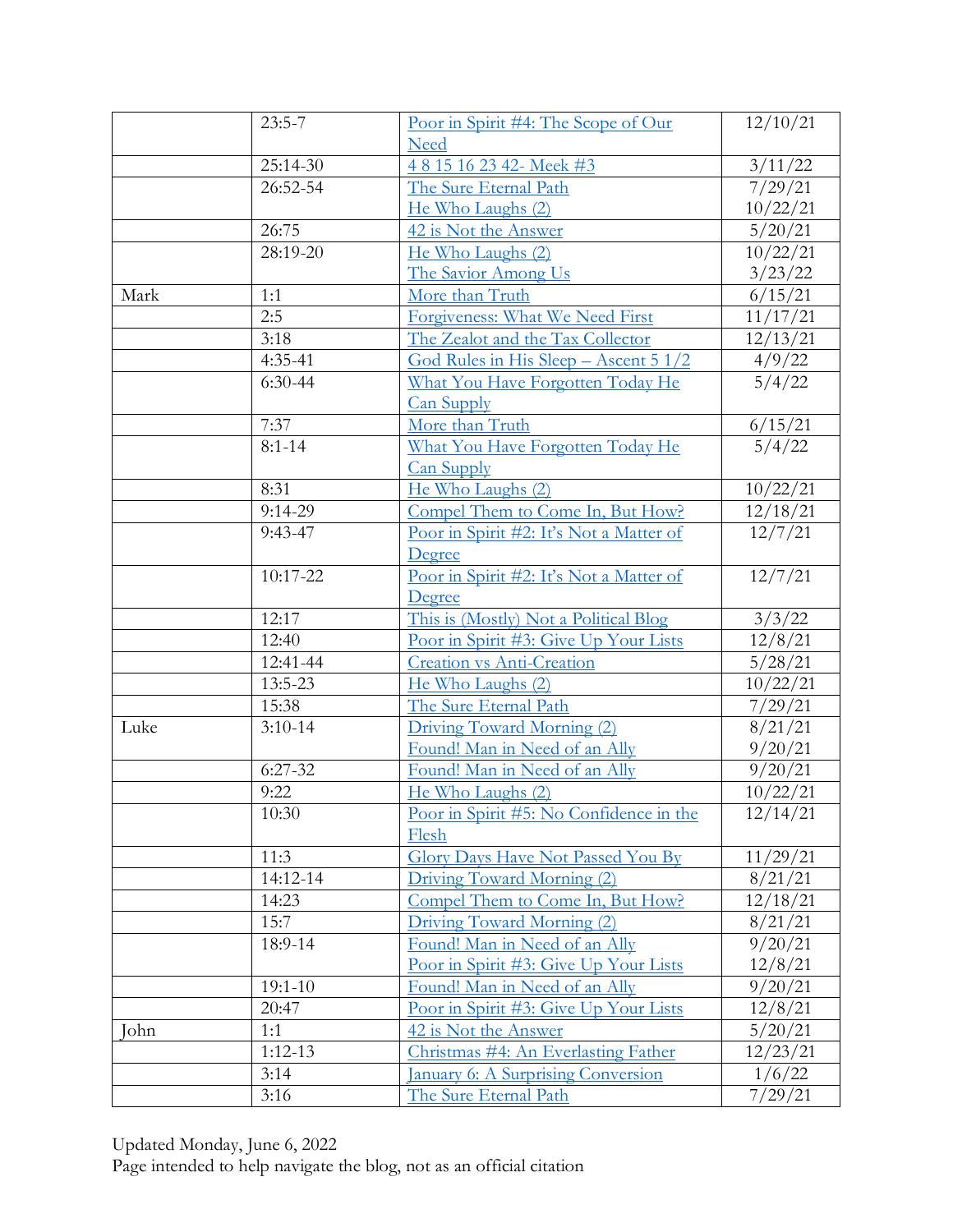|        |                | All You Need is Love, But What is Love?                | 3/30/22                   |
|--------|----------------|--------------------------------------------------------|---------------------------|
|        | $4:46-54$      | <u> Jesus is Indignant – Those Who Mourn</u>           | 1/18/22                   |
|        |                | #3                                                     |                           |
|        | 8:32           | Malevolent and Ambivalent Incarnations                 | 2/27/22                   |
|        |                | $-$ Blessed are the Meek #1                            |                           |
|        | 10:28-29       | He Who Laughs (1)                                      | 10/9/21                   |
|        | 11:4, 24-40    | <u> Jesus is Indignant – Those Who Mourn</u><br>#3     | 1/18/22                   |
|        |                | The Benevolent Incarnation: Blessed are<br>the Meek #2 | 3/7/22                    |
|        | 11:39          | Faith Takes More Than Proof                            | 12/4/21                   |
|        |                | 4815162342-Meek#3                                      | 3/11/22                   |
|        |                | Don't Let the Stink Stop You - Meek #5                 |                           |
|        | 11:48          | More than Truth                                        | $\frac{6/4/22}{6/15/21}$  |
|        | 12:10          | Jesus is Indignant - Those Who Mourn                   | 1/18/22                   |
|        |                | #3                                                     |                           |
|        | 12:28          | Supernatural Claims of Natural Men                     | 12/11/21                  |
|        | 12:37          | Faith Takes More Than Proof                            | 12/4/21                   |
|        | 13:3-5, 15-16  | Driving Toward Morning (2)                             | 8/21/21                   |
|        |                | He Who Laughs (2)                                      | 10/22/21                  |
|        |                | Being a Master at Washing Feet                         | 4/14/22                   |
|        | 13:34          | <b>Jesus is Patient and Kind</b>                       | 4/1/22                    |
|        | 14:15-20       | <b>Creation vs Anti-Creation</b>                       | 5/28/21                   |
|        | 15:13          | <b>Memorial Day Meditation</b>                         | 5/30/22                   |
|        | $18:1 - 11$    | He Who Laughs (2)                                      | 10/22/21                  |
|        |                | This is (Mostly) Not a Political Blog                  | 3/3/22                    |
|        | 19:30          | The Sure Eternal Path                                  | 7/29/21                   |
|        | 20:19-25       | Found! Man in Need of an Ally                          | 9/20/21                   |
|        | 24-29          | The Meaning of the Bible in Sign                       | 3/31/22                   |
|        |                | Language                                               |                           |
|        | 20:30-31       | Faith Takes More Than Proof                            | 12/4/21                   |
| Acts   | $\overline{2}$ | <b>Creation vs Anti-Creation</b>                       | 5/28/21                   |
|        | 4:12           | Poor in Spirit #4: The Scope of Our<br><b>Need</b>     | 12/10/21                  |
|        | $4:25-28$      | He Who Laughs (1)                                      |                           |
|        | $7:57-8:3$     | Reflections on Philippians #3: Pressing<br>On          | $\frac{10/9/21}{12/2/21}$ |
|        | $9:3-9$        | Poor in Spirit #5: No Confidence in the<br>Flesh       | 12/14/21                  |
|        | 9:13           | Tuning in to Wisdom                                    | 6/5/21                    |
| Romans | $1:1,16-32$    | Driving Toward Morning (2)                             | 8/21/21                   |
|        | 1:20           | Earth Day: If the Sun, Moon and Stars                  | 4/22/22                   |
|        |                | <b>Could Speak</b>                                     |                           |
|        | 3:23           | Driving Toward Morning (1)                             | 8/16/21                   |
|        |                | The Narrative Doesn't Know It All                      | 10/18/21                  |
|        |                | Compel Them to Come In, But How?                       | 12/18/21                  |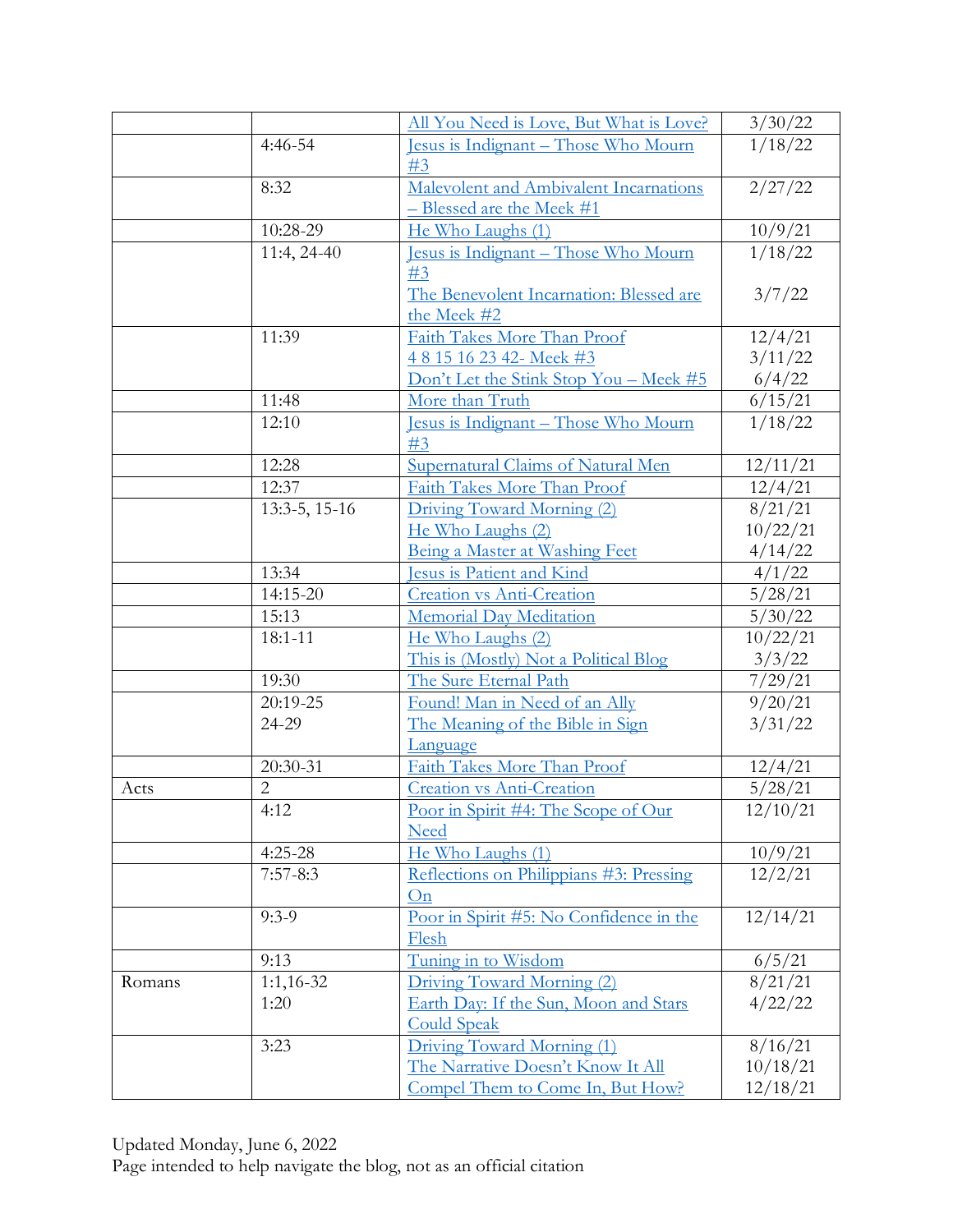|               | $5:6-8$      | Christians are So Unlikable                  | 11/16/21          |
|---------------|--------------|----------------------------------------------|-------------------|
|               | 5:8          | Found! Man in Need of an Ally                | 9/20/21           |
|               | 5:12         | Jesus is Indignant – Those Who Mourn<br>#3   | 1/18/22           |
|               | $6:5-11$     | The Cross of Christ is History               | 5/27/22           |
|               | 6:23         | Driving Toward Morning (1)                   | 8/16/21           |
|               |              | Poor in Spirit #2: It's Not a Matter of      | 12/7/21           |
|               |              | Degree                                       |                   |
|               | 7:15         | Do You Have a Caged-Up Gorilla in            | 5/22/22           |
|               |              | Your Trunk?                                  |                   |
|               | 15-23        | Driving Toward Morning (1)                   | 8/16/21           |
|               | 13-21        | Your Family is More Important Than           | 3/19/22           |
|               |              | <u>Your Furniture - Ascent #4</u>            |                   |
|               | 21           | Finding Port for the Good Ship               | 5/23/22           |
|               |              | Ambivalent                                   |                   |
|               | 8:18         | The Eternal Work of Eden, Heaven, and        | 6/6/22            |
|               |              | Earth                                        |                   |
|               | 8:26-27      | Tuning in to Wisdom                          | 6/5/21            |
|               | 8:28         | When Bad Things Happen to the                | 4/24/22           |
|               |              | <b>Greatest Disciples</b>                    |                   |
|               | $8:31-32$    | Missionaries Saved: March 28                 | 3/28/22           |
|               | $10:9-10$    | Driving Toward Morning (1)                   | 8/16/21           |
|               |              | All You Need is Love, But What is Love?      | 3/30/22           |
|               | 12:2         | More than Truth                              | 6/15/21           |
|               | 12:7         | Don't Let the Stink Stop You - Meek #5       | 6/4/22            |
| 1 Corinthians | 1:17, 25, 27 | Compel Them to Come In, But How?             | 12/18/21          |
|               | 23           | The Meaning of the Bible in Sign             | 3/31/22           |
|               | 25           | Language                                     |                   |
|               |              | Social Media is Full of Absurdities          | 5/16/22           |
|               | $3:11 - 15$  | <b>Creation vs Anti-Creation</b>             | 5/28/21           |
|               | 7:17         | The Sure Eternal Path                        | 7/29/21           |
|               | 8:1          | The Narrative Doesn't Know It All            | 10/18/21          |
|               | $9:24-26$    | The Weight of Lent                           | 3/2/22            |
|               |              | The Affair of the Sausages: March 9          | 3/9/22            |
|               | $13:1-3$     | All You Need is Love, But What is Love?      | $\frac{3}{30/22}$ |
|               | $4 - 5$      | He Who Laughs (2)                            | 10/22/21          |
|               | $4 - 8$      | Jesus is Patient and Kind                    | 4/1/22            |
|               | 13:13        | Finding Port for the Good Ship<br>Ambivalent | 5/23/22           |
|               | 15:14        | The Cross of Christ is History               | 5/27/22           |
|               | 15:26        | He Who Laughs (2)                            | 10/22/21          |
|               | 15:32        | A Kingdom of Gentleness and Respect          | 4/7/22            |
|               | 15:58        | The Sure Eternal Path                        | 7/29/21           |
| 2 Corinthians | 4:6          | The Narrative Doesn't Know It All            | 10/18/21          |
|               | $4:16-18$    | The Part of Us That Matters                  | 12/5/21           |
|               | 5:5          | The Sure Eternal Path                        | 7/29/21           |

Updated Monday, June 6, 2022 Page intended to help navigate the blog, not as an official citation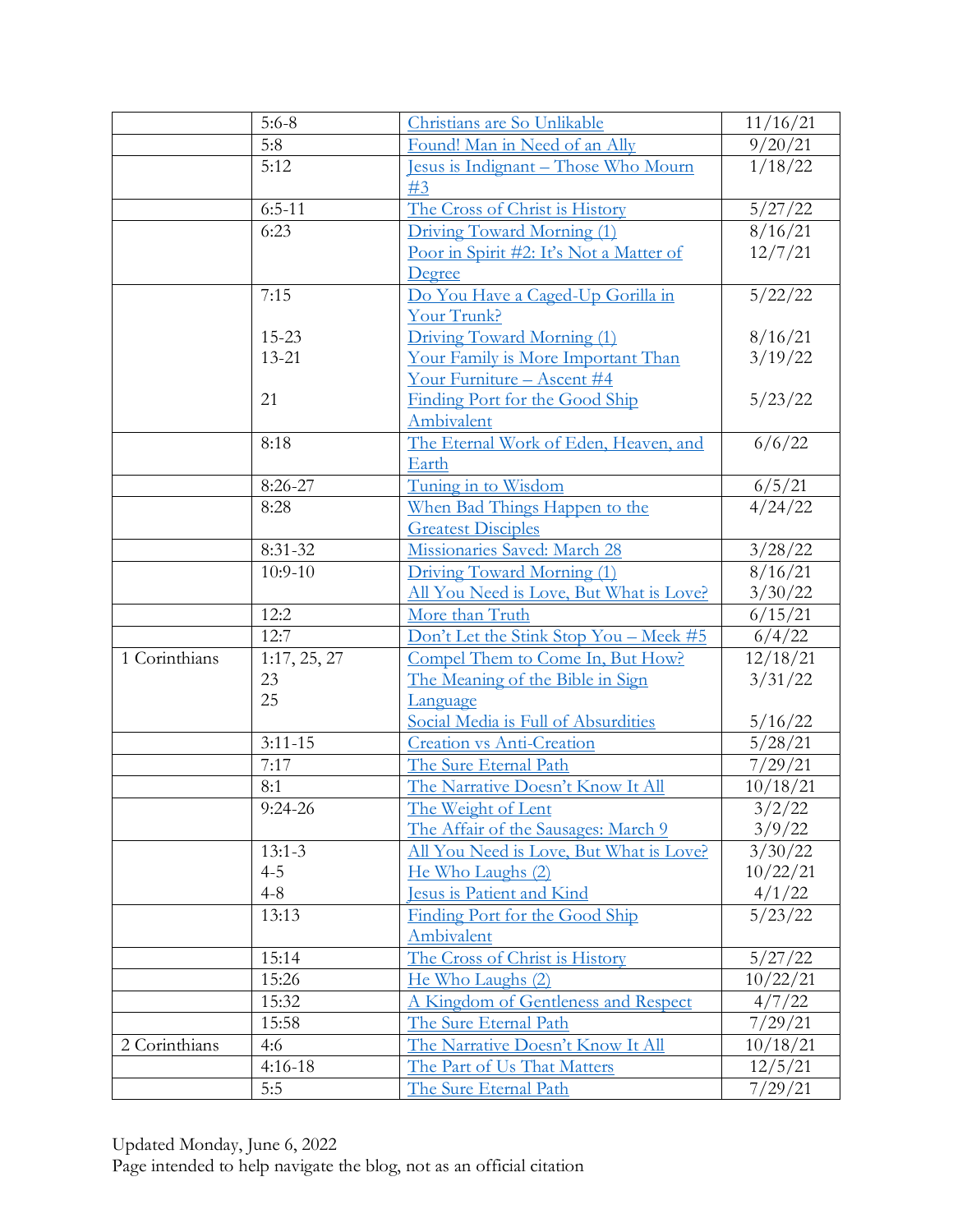| Galatians   | 3:28        | Found! Man in Need of an Ally            | 9/20/21                    |
|-------------|-------------|------------------------------------------|----------------------------|
|             | $3:27-28$   | Poor in Spirit #5: No Confidence in the  | 12/14/21                   |
|             |             | Flesh                                    |                            |
|             | $5:22 - 23$ | Driving Toward Morning (1)               | 8/16/21                    |
| Ephesians   | 1:21        | He Who Laughs (1)                        | 10/9/21                    |
|             | $2:1 - 10$  | Two Words That Might Save Your Soul      | 3/17/22                    |
|             | 2:8         | Supernatural Claims of Natural Men       | 12/11/21                   |
|             | 2:9         | Poor in Spirit #2: It's Not a Matter of  | 12/7/21                    |
|             |             | Degree                                   |                            |
|             | 2:10        | 42 is Not the Answer                     | 5/20/21                    |
|             |             | <b>Godly Offspring</b>                   | 6/28/21                    |
|             |             | <u>When You're Stuck in Second Gear-</u> | 3/16/22                    |
|             |             | Meek #4                                  |                            |
|             | $4:1 - 2$   | The Narrative Doesn't Know It All        | 10/18/21                   |
|             | $4:13-14$   | Let God Speak to Your Inner Wilderness   | 5/11/22                    |
|             | 4:28        | This Mother's Day, Celebrate Caregivers! | 5/8/22                     |
|             | 6:12        | Faith Takes More Than Proof              | 12/4/21                    |
| Philippians | 1:6         | The Sure Eternal Path                    | 7/29/21                    |
|             | 2:8         | Reflections on Philippians #1: Power     | 11/30/21                   |
|             | $3:4-7$     | Poor in Spirit #5: No Confidence in the  | 12/14/21                   |
|             |             | Flesh                                    |                            |
|             | $3:13-14$   | Reflections on Philippians #3: Pressing  | 12/2/21                    |
|             |             | On                                       |                            |
|             | 3:17        | Reflections on Philippians #4: Be an     | 12/3/21                    |
|             |             | Example                                  |                            |
|             | 4:8         | Reflections on Philippians #2: The       | 12/1/21                    |
|             |             | Problem of Good                          |                            |
|             |             | "Life Liturgy" Update                    |                            |
| Colossians  | $3:10-11$   | Poor in Spirit #5: No Confidence in the  | $\frac{3/22/22}{12/14/21}$ |
|             |             | Flesh                                    |                            |
|             | $3:23 - 24$ | Driving Toward Morning (2)               | 8/21/21                    |
|             |             | Love is the Dance of Eternity            | 3/6/22                     |
|             | 4:2         | Prayer is Healthier Than Turkey          | 11/26/21                   |
| 1 Timothy   | $1:3-4$     | In Search of a Winning Philosophy        | 11/27/21                   |
| Hebrews     | 4:15        | Jesus is Indignant – Those Who Mourn     | 1/18/22                    |
|             |             | #3                                       |                            |
|             | $6:11-18$   | The Sure Eternal Path                    | 7/29/21                    |
|             | $6:19-20$   | The Sure Eternal Path                    | 7/29/21                    |
|             | 10:20       | The Sure Eternal Path                    | 7/29/21                    |
|             | 10:23-25    | Out of Exile into Exile                  | 4/30/22                    |
|             | 10:25       | When You're Stuck in Second Gear -       | 3/16/22                    |
|             |             | Meek #4                                  |                            |
|             | 10:35-38    | <b>Keep Climbing</b>                     | 12/9/21                    |
|             | 12:15       | Driving Toward Morning (2)               | 8/21/21                    |
| James       | $1:5-8$     | Blessed are Those Who Mourn #1           | 1/3/22                     |
|             | 1:27        | Godly Offspring                          | 6/28/21                    |